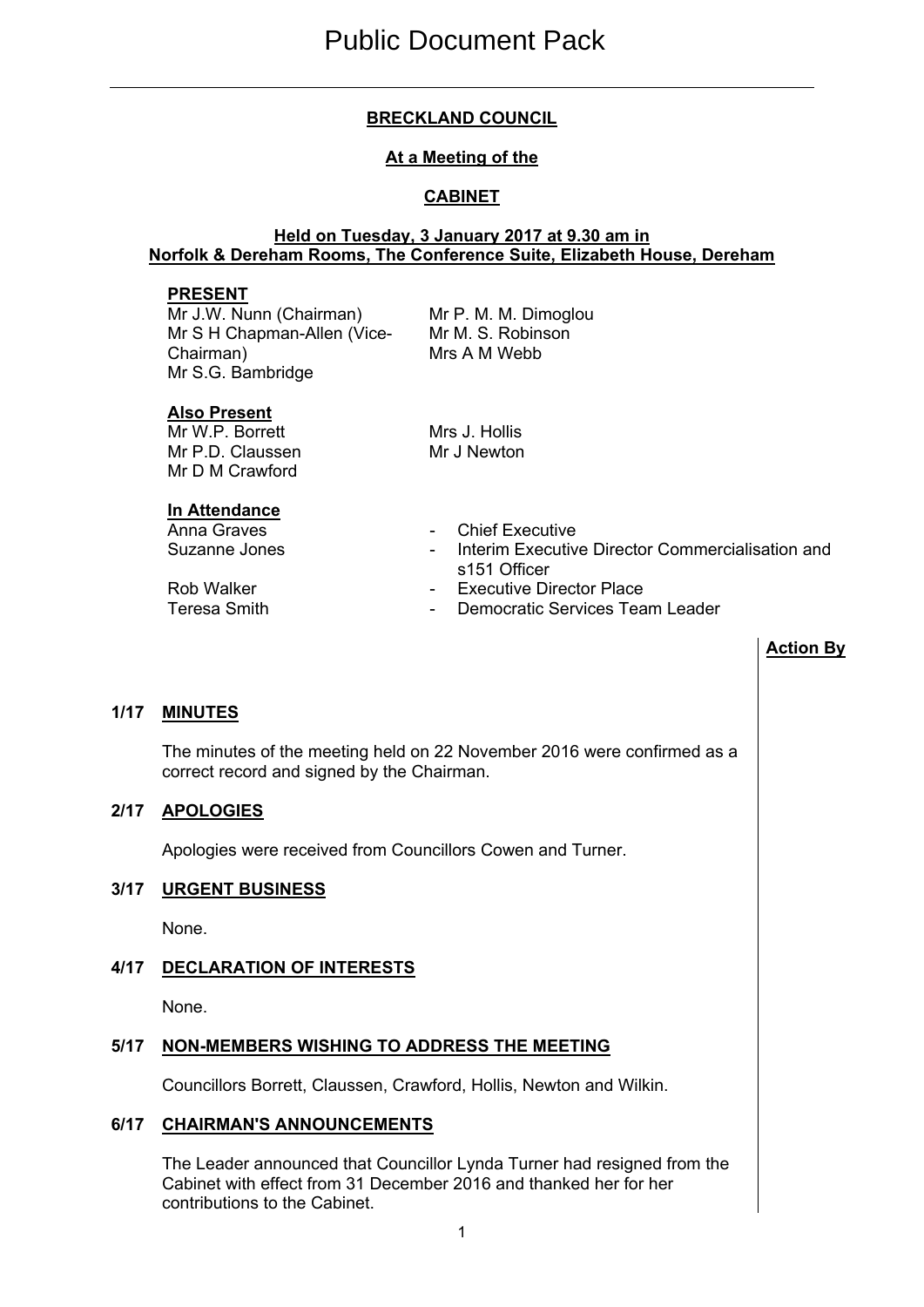#### **Action By**

# **7/17 BRECKLAND COMMUNITY FUNDING APPLICATIONS**

The Executive Director Place presented the report to Members.

Councillor Bambridge asked if the project could be extended into the villages within the District. This would be considered at a future date, depending on funding available.

Councillor Webb asked why Swaffham was not included. It was explained that the numbers had been based on a pilot study, take-up had not been sufficient with Swaffham.

Councillor Dimoglou felt that whilst it was a good scheme the cost per head appeared excessive. The Executive Director Place said that if the intervention was not available the cost on alternative health providers would far outweigh the cost of the project and therefore save the wider public purse.

Councillor Borrett welcomed the report, adding that it fitted in well with the County Council programme and the national strategic health programme. He was also glad to see that it supported the Breckland corporate objectives.

#### **Options**

- 1) To fully fund the funding application set out in the report
- 2) To part fund the funding application set out in the report
- 3) Do nothing

#### Reasons

The grant application meets the criteria of the scheme.

**RESOLVED** that Cabinet approves £20,000 (or 6.5% of the total project costs for the entire three year project, whichever is the lower amount) to Creative Arts East for the 'Our Day Out' project.

#### **8/17 MATCH FUNDING APPLICATIONS**

The Executive Director Place presented the report outlining the three applications for match funding.

Councillor Robinson supported the work of the Benjamin foundation, but queried their financial business and suggested a financial plan should have been included within their application. The Executive Director of Place said that whilst he could not comment on the financial business of the charity, the application did meet the criteria on the ability to receive match funding.

The Chairman noted the comments and suggested that the match funding criteria be reviewed.

Councillor Crawford supported the project and added that the charity also provided support to the older community within Thetford.

#### **Options**

- 1) To fully fund the applications set out in the report
- 2) To part fund the applications set out in the report
- 3) Do nothing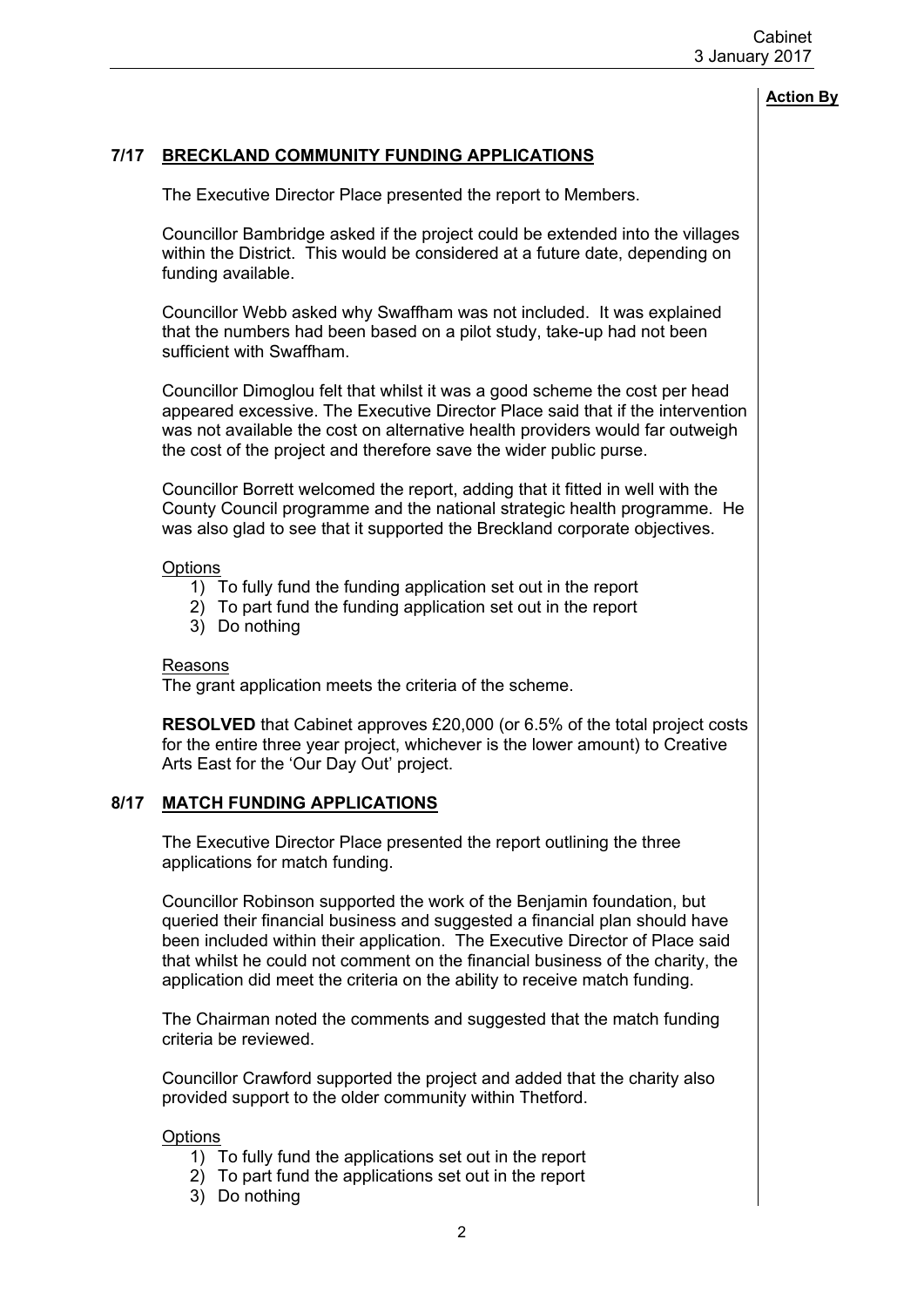#### **Action By**

Reasons

The grant applications meet the criteria of the scheme.

**RESOLVED** that Cabinet approves the following grant awards:

- £8,086 (or 30% of the project costs, whichever is the lower amount) to the Benjamin Foundation to contribute to the costs of re-roofing the Meet Up Community Centre on the Redcastle Furze Estate and insulating the Sports Hall ceiling.
- £14,000 (or 18.7% of the project costs, whichever is the lower amount) to Swaffham Town Council to contribute towards a new multiuse games area on the Recreation Ground.
- £7,920 (or 30% of the project costs, whichever is the lower amount) to Beeston Playing Field to provide a range of new play equipment.

#### **9/17 PERFORMANCE OVERVIEW REPORT – QUARTER 2 2016/17**

The Deputy Leader and Executive Member Strategy, Governance and Transformation presented the report, highlighting the key success of the voice recognition system that had been implemented in December 2016. The feedback received had shown that the system had been a real success.

Councillor Claussen applauded the new system and said it would improve customer service.

The content of the report was noted.

### **10/17 MARKET TOWN INITIATIVE - GRANT CONFIRMATION**

The Executive Director Place said the five market towns had been approached with proportional funding asking for projects, which met criteria, they would like to spend the outstanding residual funding.

Councillor Borrett fully supported the initiative.

Councillor Chapman-Allen mentioned it had previously been in the press about the Clock Tower in Thetford, and hoped Thetford Town Council would use some of the money to have it working.

The Chief Executive clarified that this was residual funding being used in the District's market towns. A further piece of work had started on supporting the market town initiative across a number of aspects and more information would be presented at a later date.

**Options** 

- 1) To approve the Town Action Plans to enable the spend of the allocated money of £23,017
- 2) To not approve the recommendations and ask for further review of particular initiatives.
- 3) Do nothing

Reasons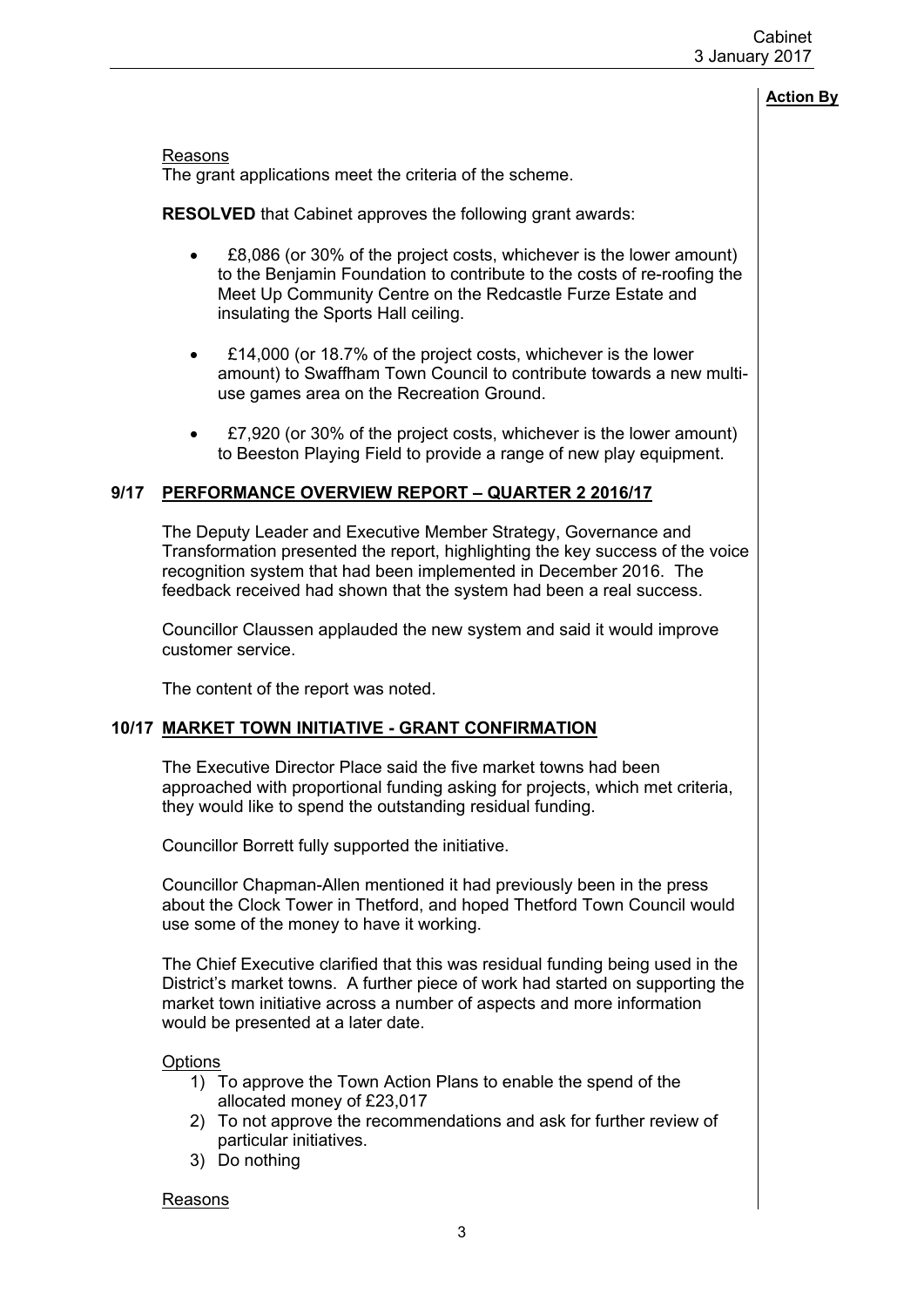### **Action By**

We have a clear commitment in our Corporate Plan to helping our market towns to thrive in order that they in turn provide the required support to surrounding villages and hinterlands. We recognise that Brecklands market towns need to be vibrant and busy, offering an interesting and enjoyable experience for visitors. Out of town and online shopping have drawn many people away from our town centres.

### **RESOLVED** that:

- 1) That Cabinet approve the indicative Town Action Plans in appendix A to enable the spend of the allocated money of £23,017 from the Resource4Growth funds approved by Cabinet in February 2016.
- 2) That Cabinet agree to delegate authority to the Executive Manager (Growth and Prosperity) in consultation with the Portfolio Holder for Place to agree amendments to the Action Plans if requested by the relevant Market Town.

# **11/17 BRECKLAND BRIDGE STRATEGIC SITE REVIEW - PLANNING ACTIVITY**

This report had been referred back from Council on 8 December 2016 for further consideration as the Council now had a 5-year land supply.

It was **RESOLVED** that the recommendations are not approved and the report be pulled.

# **12/17 NEXT MEETING**

The arrangements for the next meeting held on 7 February 2017 at 9.30am in the Norfolk Room, Elizabeth House, Dereham were noted.

### **13/17 EXCLUSION OF PRESS AND PUBLIC**

**RESOLVED** that under Section 100(A) of the Local Government Act 1972 the press and public be excluded from the meeting for the following items of business on the grounds that they involve the disclosure of exempt information as defined in paragraph 3 of Part 1 of Schedule 12A to the Act.

#### **14/17 ONE PUBLIC ESTATE**

The Interim Executive Director Commercialisation provided Members with an overview of the Government's One Public Estate programme.

**Options** See report

Reasons See report.

**RESOLVED** that Cabinet agree to the recommendation as mentioned in the report.

The meeting closed at 10.30 am